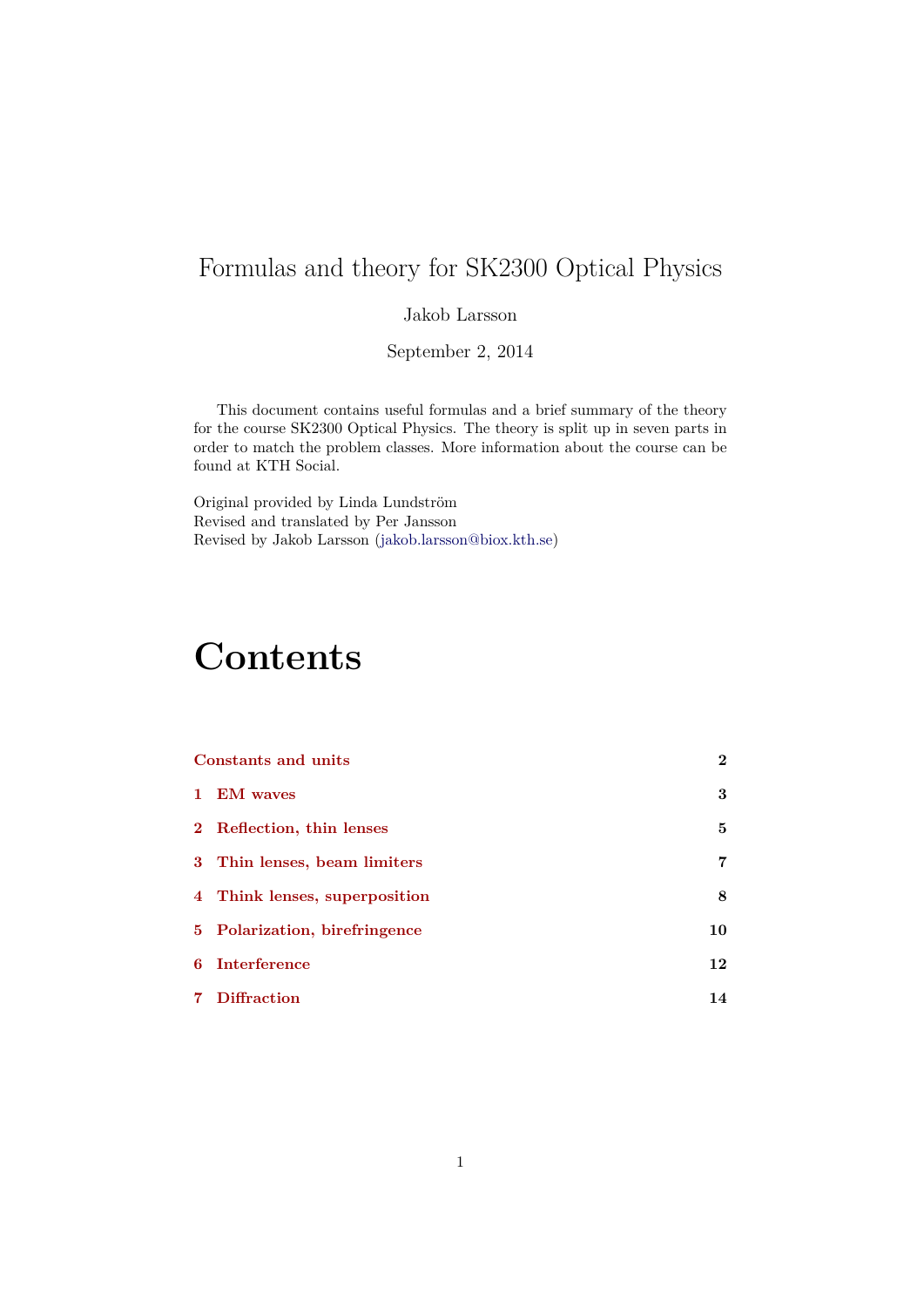# **Constants and units**

# <span id="page-1-0"></span>**Constants**

| Speed of light            | $c = 299792458$ m/s                                             |
|---------------------------|-----------------------------------------------------------------|
| Electric constant         |                                                                 |
| (vacuum permittivity)     | $\epsilon_0 = 8.8541 \cdot 10^{-12} \text{ F/m}$                |
| Magnetic constant         |                                                                 |
| (vacuum permeability)     | $\mu_0 = 4\pi \cdot 10^{-7}$ H/m                                |
| Planck constant           | $h = 6.6261 \cdot 10^{-34}$ Js                                  |
| Planck constant/ $2\pi$   | $\hbar = 1.0546 \cdot 10^{-34}$ Js                              |
| Elementary charge         | $e = 1.6022 \cdot 10^{-19}$ C                                   |
| Electron mass             | $m_e = 9.1094 \cdot 10^{-31}$ kg                                |
| Atomic mass unit          | $1 u = 1.6605 \cdot 10^{-27} kg$                                |
| Density of air            | $\rho_{\text{luff}} = 1.2 \text{ kg/m}^3$                       |
| Density of water          | $\rho_{\text{vatten}} = 1000 \text{ kg/m}^3$                    |
| Resistivity of copper     | $\rho_{\rm Cu} = 1.7 \cdot 10^{-8} \Omega \text{ m}^2/\text{m}$ |
| Wavelength of red light   | $\lambda_{\rm r} = 650~\rm nm$                                  |
| Wavelength of green light | $\lambda_{\rm g}=550~\rm nm$                                    |
| Wavelength of blue light  | $\lambda_{\rm b} = 450~\text{nm}$                               |
|                           |                                                                 |

# **SI units**

| Quantity                | $\bold{Unit}$ | Symbol and expression                                  |
|-------------------------|---------------|--------------------------------------------------------|
| Length                  | metre         | m                                                      |
| Mass                    | kilogram      | kg                                                     |
| Time                    | second        | S                                                      |
| Electric current        | ampere        | A                                                      |
| Temperature             | kelvin        | K                                                      |
| Amount of substance     | mol           | mol                                                    |
| Luminous intensity      | candela       | cd                                                     |
| Angle                   | radian        | rad = $m \cdot m^{-1}$                                 |
| Solid angle             | steradian     | $sr = m^2 \cdot m^{-2}$                                |
| Frequency               | hertz         | $\text{Hz} = \text{s}^{-1}$                            |
| Force                   | newton        | $N = m$ kg s <sup>-2</sup>                             |
| Pressure, stress        | pascal        | $Pa = N/m^2 = m^{-1}$ kg s <sup>-2</sup>               |
| Energy                  | joule         | $J = N m = m^2 kg s^{-2}$                              |
| Power                   | watt          | $W = J/s = m^2 kg s^{-3}$                              |
| Electric charge         | coulomb       | $C = s A$                                              |
| Voltage                 | volt          | $V = W/A = m^2$ kg s <sup>-3</sup> A <sup>-1</sup>     |
| Electric capacitance    | farad         | $F = C/V = m^{-2}kg^{-1} s^4 A^2$                      |
| Electric resistance     | ohm           | $\Omega = V/A = m^2$ kg s <sup>3</sup> A <sup>-2</sup> |
| Electric conductance    | siemens       | $S = A/V = m^{-2} kg^{-1} s^{-2} A^2$                  |
| Magnetic flux           | weber         | $Wb = V s = m^2 kg s^{-2} A^{-1}$                      |
| Magnetic field strength | tesla         | $T = Wb/m^2 = kg s^{-2} A^{-1}$                        |
| Inductance              | henry         | $H = Wb/A = m^2$ kg s <sup>-2</sup> A <sup>-2</sup>    |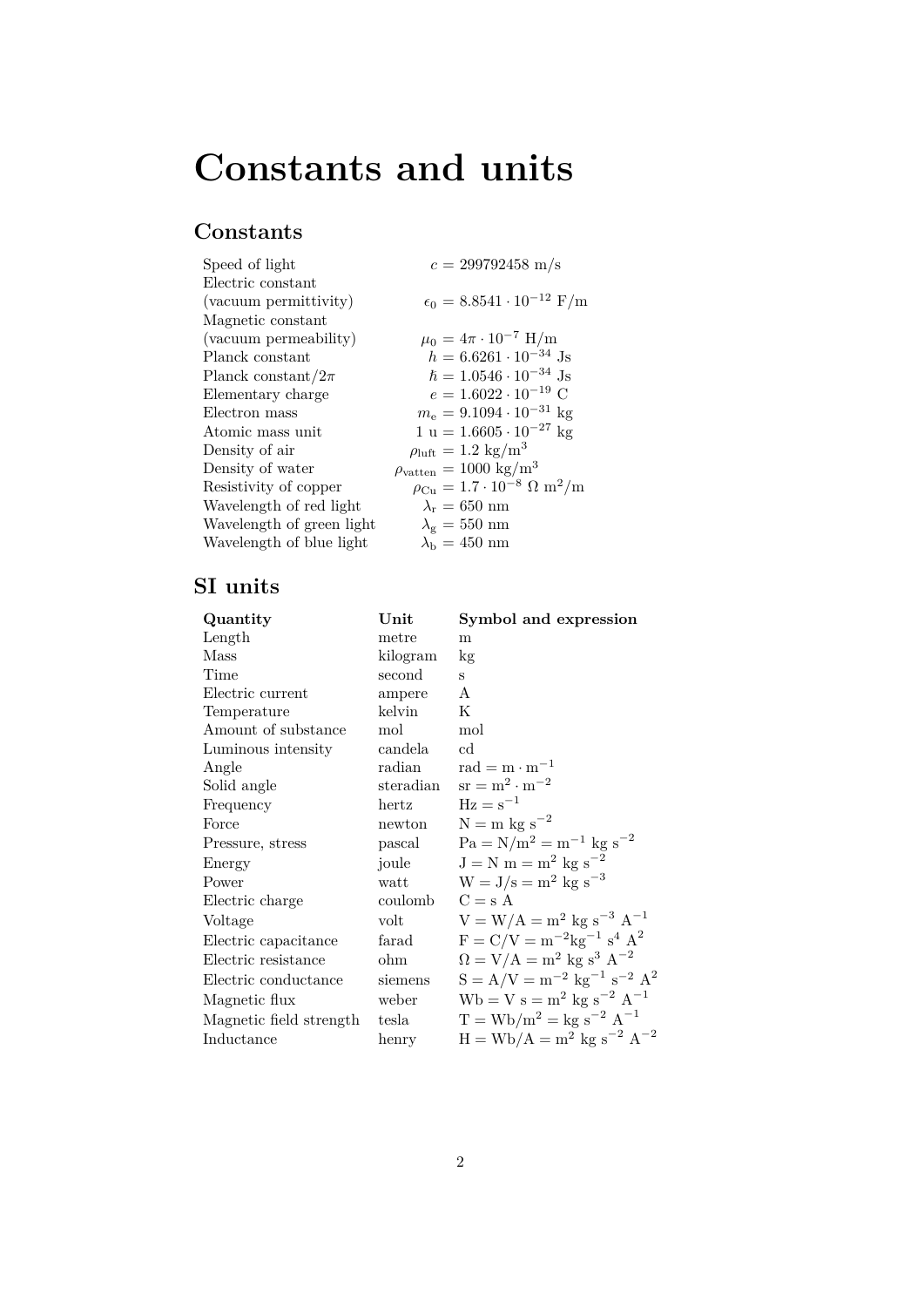# **Session 1: EM waves**

## <span id="page-2-0"></span>**Wave equation**

The wave equation is given by

$$
\nabla^2 \Psi(\vec{r},t) = \frac{1}{v^2} \frac{\partial^2 \Psi(\vec{r},t)}{\partial t^2}
$$

and has the following solutions:

- Generic  $\Psi(\vec{r},t) = f(\vec{r} \mp vt)$
- Harmonic plane wave  $\Psi(\vec{r}, t) = A \cos(\vec{k} \cdot \vec{r} \mp \omega t) = A \frac{1}{2}$  $\left(e^{i(\vec{k}\cdot\vec{r}\mp\omega t)}+e^{-i(\vec{k}\cdot\vec{r}\mp\omega t)}\right)$
- Harmonic spherical wave  $\Psi(\vec{r}, t) = \frac{A}{r} \cos(kr \mp \omega t) = \frac{A}{r} \frac{1}{2} (e^{i(kr \mp \omega t)} + e^{-i(kr \mp \omega t)})$

All waves that satisfy the **wave equation** can be expressed as a combination of plane waves. The combination or **superposition** means that the wave amplitudes add up. If they are in phase (i.e. same  $\vec{k} \cdot \vec{r} \mp \omega t$ ) **constructive interference** occurs, and if they are out of phase by  $\pi$ , **destructive interference** occurs.

# **Maxwell's equations**

Electromagnetic radiation consists of varying electric  $\vec{E}(\vec{r},t)$  and magnetic  $\vec{B}(\vec{r},t)$ fields that satisfy Maxwell's equations:

$$
\begin{vmatrix}\n\nabla \cdot \vec{D} = \rho \\
\nabla \cdot \vec{B} = 0 \\
\nabla \times \vec{E} = -\frac{\partial \vec{B}}{\partial t} \\
\nabla \times \vec{H} = \vec{J} + \frac{\partial \vec{D}}{\partial t}\n\end{vmatrix}
$$
\n(Gauss's law) (Gauss's law for magnetism)  
\n(Faraday's law of induction)  
\n(Faraday's law of induction)  
\n(Ampère's circuital law)

 $\vec{D} = \epsilon_0 \vec{E} + \vec{P}$  is the electric displacement field  $\vec{H} = \frac{\vec{B}}{\mu_0} - \vec{M}$  is the magnetizing field  $\vec{P} = \epsilon_0 \chi \vec{E}$  is the polarization density  $\vec{M}$  is the magnetic polarization  $\rho$  is the free charge density  $\vec{J}$  is the free current density

# **Common notations**

Amplitude: A,  $E_0$ Spatial frequency:  $\kappa = 1/\lambda$ Angular spatial frequency:  $k = 2\pi/\lambda$ Temporal frequency:  $\nu = 1/\tau$ Angular temporal frequency:  $\omega = 2\pi\nu$ Wave speed:  $v = \nu \lambda$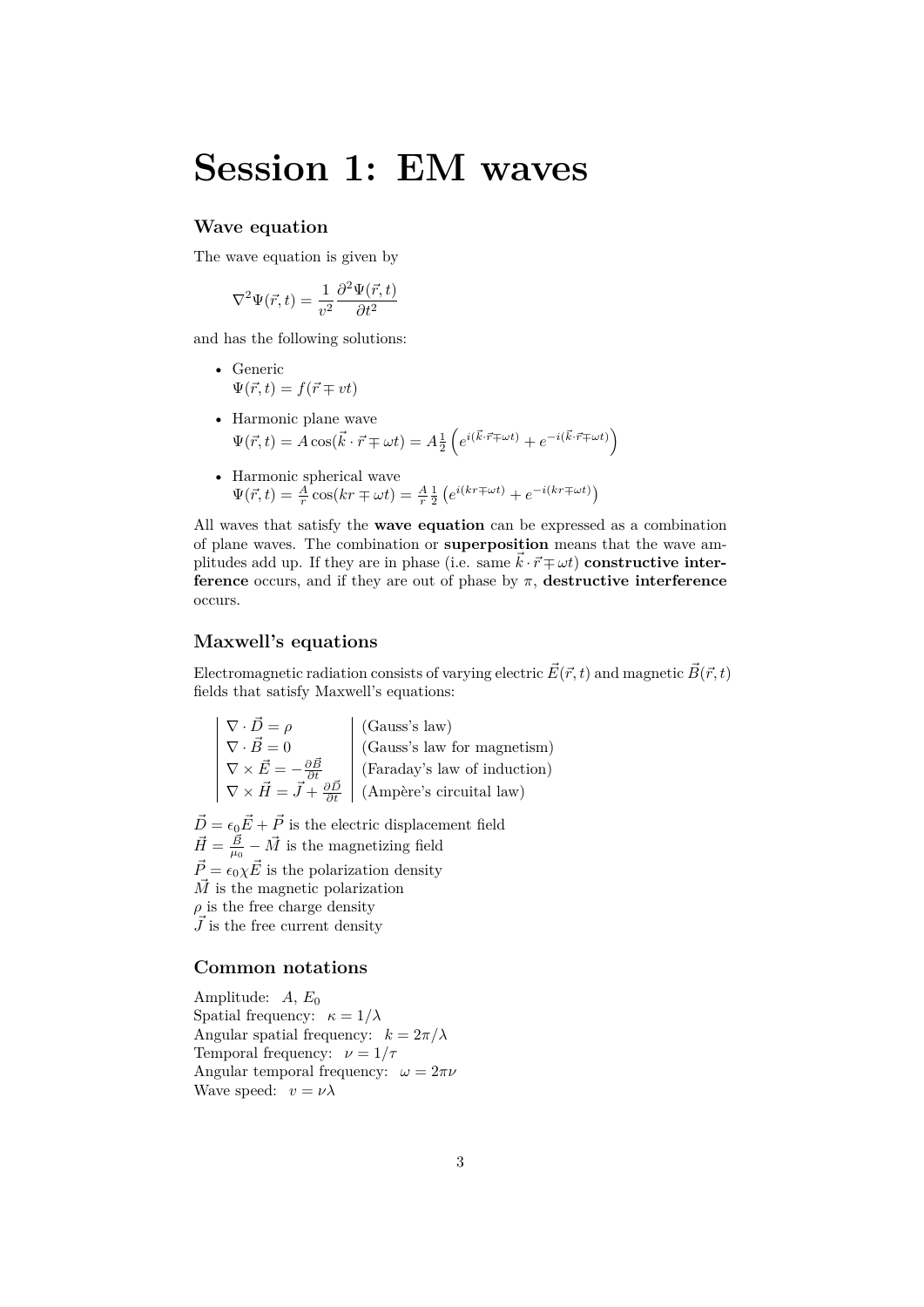## **Important properties for light propagation in free space**

- The  $\vec{E}$  and  $\vec{B}$  fields are perpendicular to each other and generate each other when they vary.
- $\vec{E} \times \vec{B}$  gives the direction of propagation of the light, i.e.  $\vec{k}$ . For light propagating in the x direction:  $E_y = cB_z = \frac{1}{\sqrt{\mu_0 \epsilon_0}} B_z$
- **Poynting vector:**  $\vec{S} = \frac{1}{\mu_0} \vec{E} \times \vec{B} = c^2 \epsilon_0 \vec{E} \times \vec{B}$ Gives the energy transport per unit time and area.
- The time average of the Poynting vector is the **intensity:**  $I = \langle \vec{S} \rangle_T = \frac{c\epsilon_0}{2} \vec{E_0^2} = \frac{c}{\mu_0} \langle \vec{B^2} \rangle_T = c\epsilon_0 \langle \vec{E^2} \rangle_T$ This implies that the intensity from a point source decreases with the distance from the source by  $1/r^2$ .

#### **Refractive index**

The refractive index,  $n = \frac{c}{v}$ , of a material represents the reduction/increase in speed compared with the speed of light in vacuum. When the speed changes so does the wavelength, but not the frequency! The refractive index, *n*, for a material varies with the frequency of the light (**dispersion**). For some materials the refractive index is a complex number, which means that the material attenuate/amplify the amplitude of the light. All materials absorb strongly at the light frequencies which match the resonance frequencies of the material. Near a resonance frequency *n* is big. The refractive index for normal glass increases with the frequency in the visual spectra.

### **Light rays**

Light rays are a convenient way of describing light. They point in the direction of propagation of the light wave, i.e. in the same direction as  $k$ , and hence they change direction when *n* changes. How light travels and changes direction for different *n* is described by **Fermat's principle:**

*A ray follows the optical path*,  $\int_{s_1}^{s_2} n(s) ds$ , which is stationary, i.e. a small *perturbation from this path gives only a small change in phase and constructive interference.*

From Fermat's principle it follows that:

- Ray propagation is reversible
- Reflection at an interface gives  $\theta_i = \theta_r$
- Refraction at an interface gives  $n_i \sin \theta_i = n_t \sin \theta_t$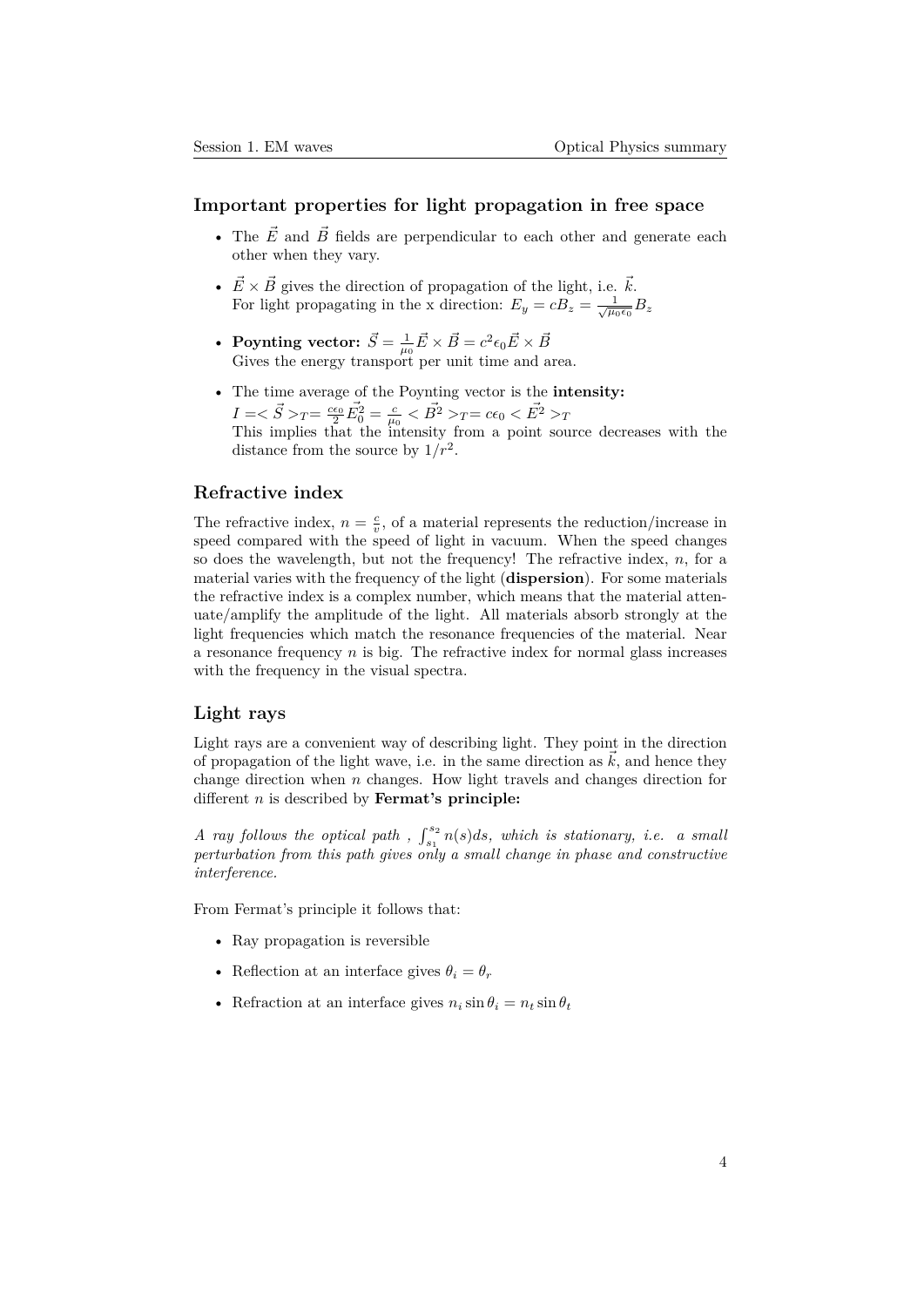# <span id="page-4-0"></span>**Session 2: Reflection, thin lenses**

#### **Fresnels equations: reflection and transmission at interface**

The **plane-of-incidence** is the plane that contains the  $\vec{k}$ -vector (ray of light) and the normal of the surface, i.e. the plane that is normally drawn when marking the angles of incidence, reflection and refraction. All light, polarized and unpolarized, can be described by two polarization compontents: polarization normal to the plane-of-incidence and polarization parallel to the plane-ofincidence. Both these components follow the laws of reflection and refraction, the amplitude of the fields follows Fresnels equations:

$$
\begin{aligned}\nr_{\perp} &= \frac{E_{0r\perp}}{E_{0i\perp}} = -\frac{\sin(\theta_i - \theta_t)}{\sin(\theta_i + \theta_t)} \\
t_{\perp} &= \frac{E_{0t\perp}}{E_{0i\perp}} = \frac{2\sin\theta_t \cos\theta_i}{\sin(\theta_i + \theta_t)} \\
r_{\parallel} &= \frac{E_{0r\parallel}}{E_{0i\parallel}} = \frac{\tan(\theta_i - \theta_t)}{\tan(\theta_i + \theta_t)} \\
t_{\parallel} &= \frac{E_{0t\parallel}}{E_{0i\parallel}} = \frac{2\sin\theta_t \cos\theta_i}{\sin(\theta_i + \theta_t)\cos(\theta_i - \theta_t)}\n\end{aligned}
$$

The sign of  $r$  indicates the change in direction of the  $\vec{E}$ -field: a negative sign for *r*<sub>⊥</sub> means that the  $\vec{E}$ -field has changed direction, a positive sign for *r*<sub>*∥*</sub> means that the  $\vec{E}$ -field has changed direction (this is due to the choice of coordinate system).

The reflected and transmitted fraction of the intensity given by:

 $\textbf{Reflectance} \ R = \frac{I_r}{I_i} = r^2$ 

 $\textbf{Transmittance} \; T = \frac{n_t \cos \theta_t}{n_i \cos \theta_i} \frac{I_t}{I_i} = \frac{n_t \cos \theta_t}{n_i \cos \theta_i} t^2.$ 

For a non-absorbing material it follows that  $R + T = 1$ . Observe that also  $R_{\perp} + T_{\perp} = 1$  and  $R_{\parallel} + T_{\parallel} = 1$ .

# **Total Reflection**

Total reflection at a surface happens if:  $\theta_i \geq \theta_c = \arcsin(\frac{n_t}{n_i})$ .

This means that all light is reflected and nothing is transmitted if the angle of incidence is bigger than or equal to the critical angle  $\theta_c$ .

This is however not entirely true! If  $\theta_i > \theta_c$  one obtains complex values for  $r_1$  and  $r_\parallel$  which actually gives a transmitted wave with exponentially decreasing amplitude. This transmitted wave is called **evanescent** wave and can not normally be observed due to its rapidly decreasing amplitude. However, if two materials are placed close to each other with a very small gap, one can obtain **frustrated total reflection**. This means that a part of the light is tunneling over the gap to the other material even though the condition for total reflection is fulfilled on the first surface. This happens if the gap is so small that the amplitude of the evanescent wave has not been reduced to zero. Frustrated total reflection is used for example in beam splitters.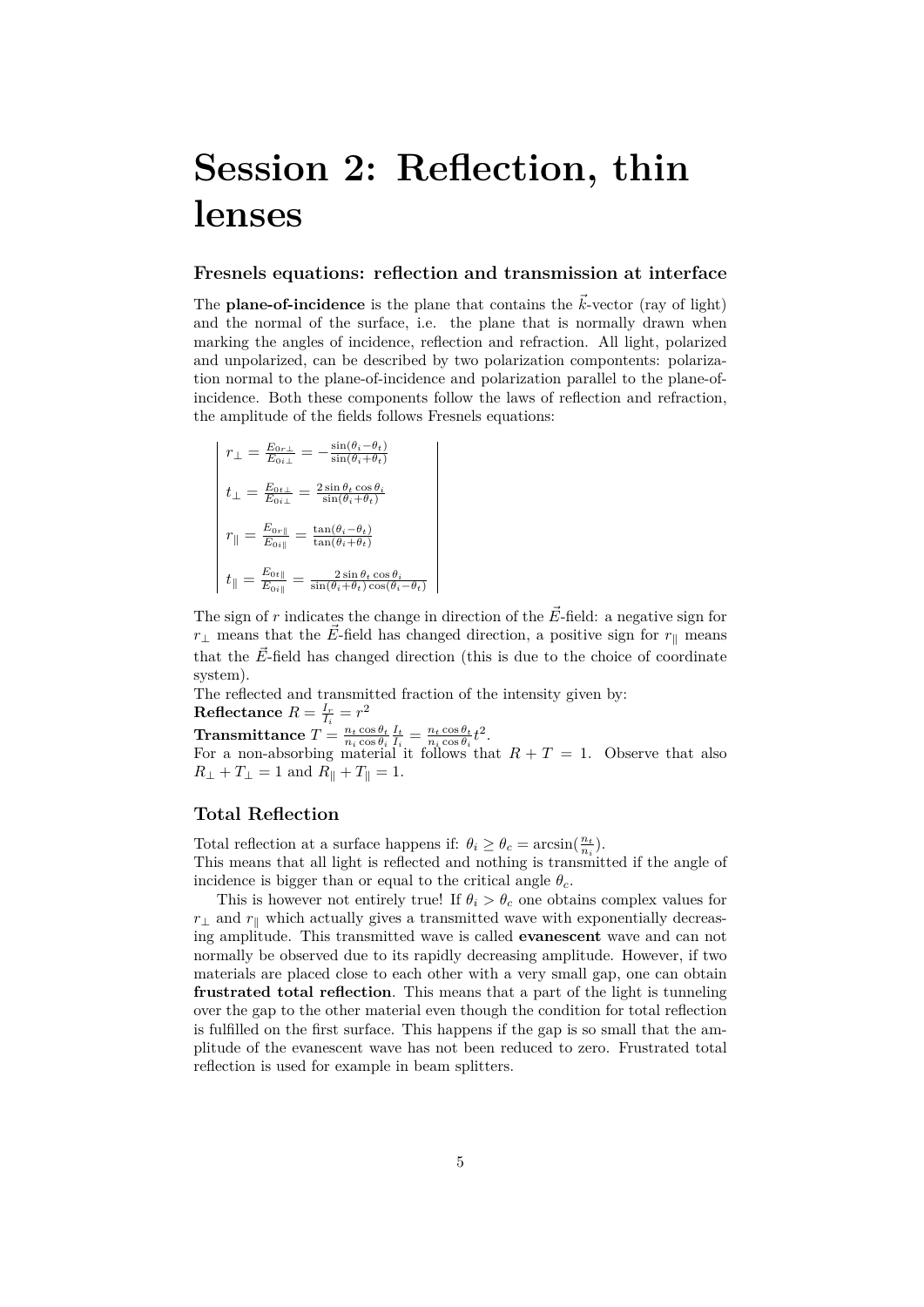### **Geometrical optics: Thin lenses**

**Geometrical optics** is an approximation where the wave properties of light are neglected. Only refraction and reflection of light is taken into account. This approximation works well as long as all dimensions are  $\gg \lambda$ . One often uses a **Paraxial approximation** assuming that the incidence angles are small. This means that  $\sin \theta \approx \theta$ .

These approximations combined with Fermat's principle imply that refraction in a spherical surface can be described by:

|                         |             |       | OS | IS |
|-------------------------|-------------|-------|----|----|
| $n_1$<br>n <sub>2</sub> | $n_2 - n_1$ | $s_o$ |    |    |
| $s_o$<br>$s_i$          |             | $s_i$ |    |    |
|                         |             | D     |    |    |

OS (object space) is defined as the area to the left of the refracting surface IS (image space) is defined as the area to the right of the refracting surface  $n_1$  and  $n_2$  are the refractive indeces in OS and IS respectively

 $s<sub>o</sub>$  is the distance object - surface (positive if object is in OS)

 $s_i$  is the distance surface - image (positive if image is in IS)

*R* is the radius of curvature of the surface (positive if the center of curvature is in IS)

This formula gives rise to a few relations:

- Thin lens surrounded by different media:  $\frac{n_{m,o}}{s_o} + \frac{n_{m,i}^2}{s_i}$  $\frac{m,i}{s_i} = \frac{n_l - n_{m,o}}{R_1} - \frac{n_l - n_{m,i}}{R_2}$
- Thin lens surrounded by air:  $\frac{1}{s_o} + \frac{1}{s_i} = \frac{1}{f} = (n_l 1)(\frac{1}{R_1} \frac{1}{R_2})$  $f =$  focal length of lens
- Newton's formula:  $x_o x_i = f^2$ *x<sup>o</sup>* and *x<sup>i</sup>* are the distances from front focal plane to object and back focal plane to object
- Transverse magnification:  $M_T = \frac{y_i}{y_o} = -\frac{s_i}{s_o}$ <br>  $y_o$  and  $y_i$  are the heights of the object and image (positive if above optical axis)
- Longitudinal magnification:  $M_L = \frac{dx_i}{dx_o} = -\frac{f^2}{x_o^2}$  $\frac{f^2}{x_o^2} = -M_T^2$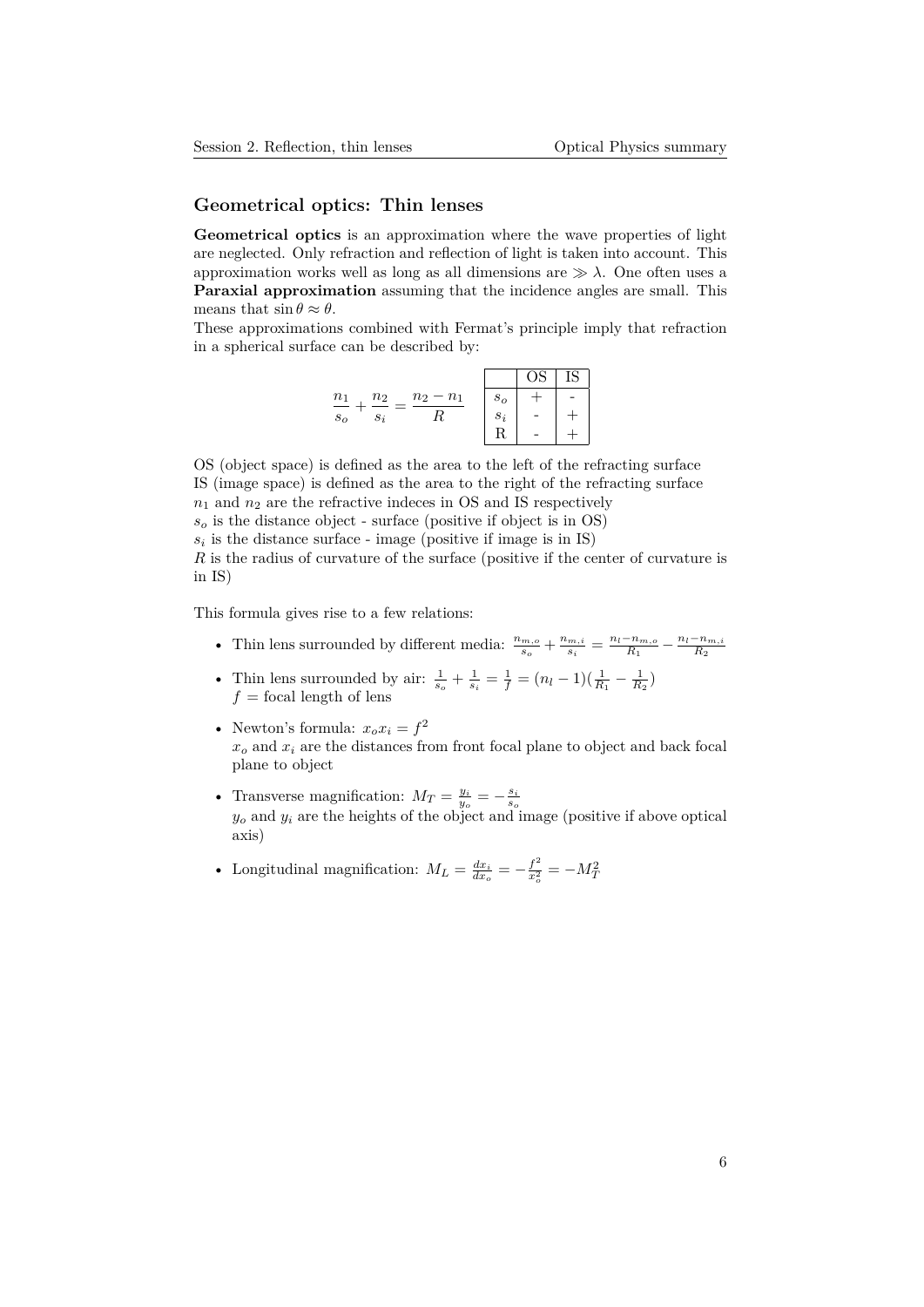# <span id="page-6-0"></span>**Session 3: Thin lenses, beam limiters**

#### **Thin lenses**

The following equations hold for imaging using a thin lens:

- Lens maker's formula (thickness  $\to 0$ ):  $\frac{1}{s_o} + \frac{1}{s_i} = \frac{1}{f} = (n_l 1)(\frac{1}{R_1} \frac{1}{R_2})$ *f* is the focal length, *s<sup>o</sup>* and *s<sup>i</sup>* are the distances object - surface (positive if object in OS) and surface - image (positive if image in IS) and *R* is the radius of curvature of the surface (positive if center of curvature in IS)
- Thin lens surrounded by air:  $\frac{1}{s_o} + \frac{1}{s_i} = \frac{1}{f} = (n_l 1)(\frac{1}{R_1} \frac{1}{R_2})$  $f = focal length$
- Newton's formula:  $x_o x_i = f^2$  $x<sub>o</sub>$  and  $x<sub>i</sub>$  are the distances from front focal plane to object and back focal plane to image
- Imaging using mirror:  $\frac{1}{s_o} + \frac{1}{s_i} = \frac{1}{f} = -\frac{2}{R}$
- Transverse magnification:  $M_T = \frac{y_i}{y_o} = -\frac{s_i}{s_o}$ <br>  $y_o$  and  $y_i$  are the image and objective heights, respectively (positive if above optical axis)
- Longitudinal magnification:  $M_L = \frac{dx_i}{dx_o} = -\frac{f^2}{x_o^2}$  $\frac{f^2}{x_o^2} = -M_T^2$

## **Stops and pupils**

An optical systems light gathering capability and imaging constraints are usually described by the following parameters:

- **Aperture stop, AS:** The lens or aperture that limits the bundle of rays emanating from an object on axis and at a given distance from the system. The ray from an object point that passes through the center of AS is called **chief ray**. The ray from an object point that passes through the edge of AS is called a **marginal ray**.
- **Field stop, FS:** The lens or aperture that, together with AS, limits the bundle of rays from an object above/below the axis at a given distance from the system. FS limits the size of objects that can be imaged through the system.
- **Entrance pupil, IP:** The image of AS seen from the object space. IP limits the light cone entering the system.
- **Exit pupil, UP:** The image of AS seen from the image space. UP limits the light cone exiting the system.

For object points above/under the optical axis, the AS in combination with FS can block more light than for objects on axis. This gives a reduced intensity for off axis image points. This phenomenon is called **vignetting**.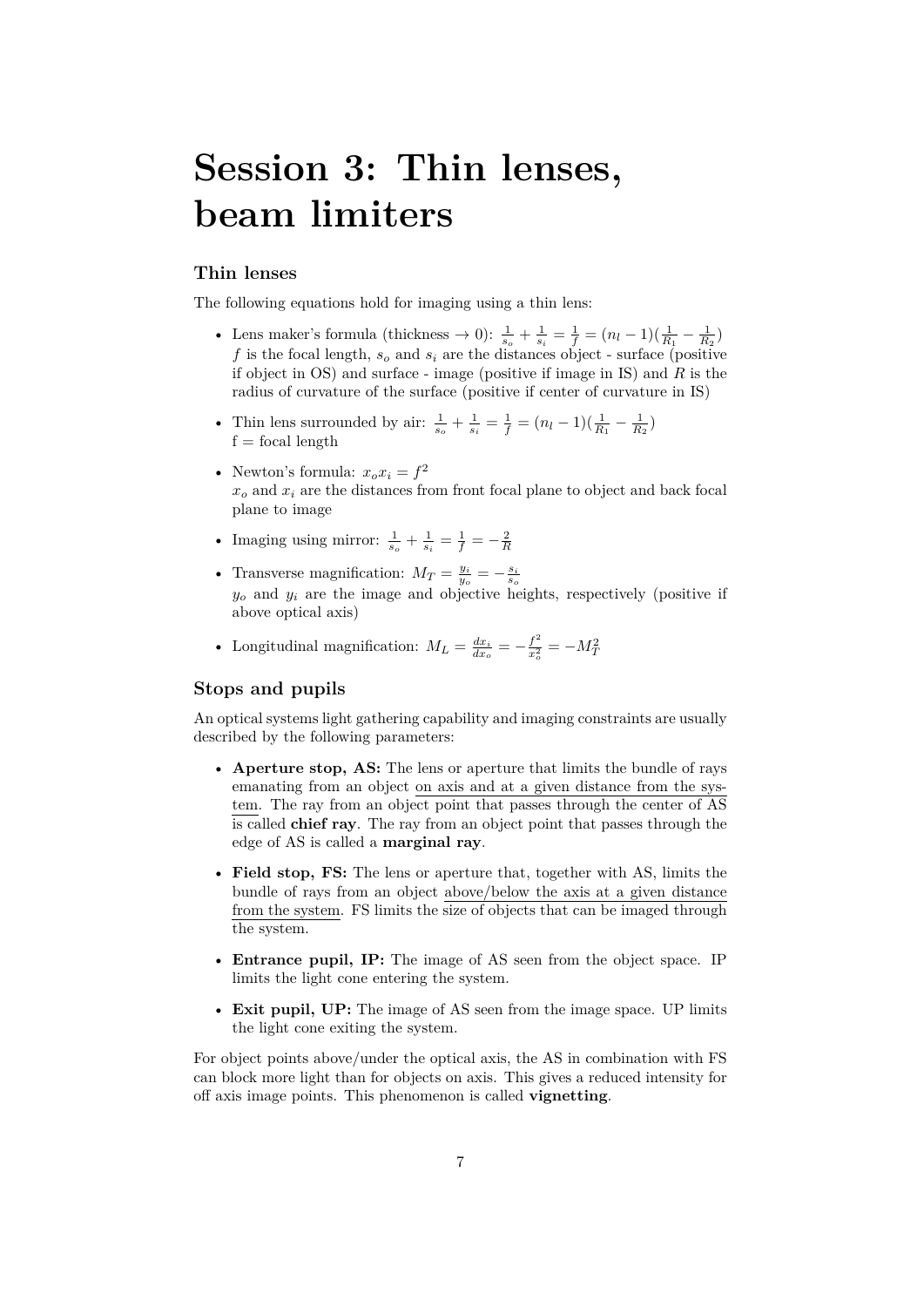# <span id="page-7-0"></span>**Session 4: Think lenses, superposition**

# **Thick lenses**

All lenses can not be approximated as thin, i.e. their thickness, *d*, has to be taken into account. A thick lens optical properties in air are described by two **principal planes**,  $H_1$  and  $H_2$ , and an **effective focal length**,  $f_{\text{eff}}$ :

$$
\frac{1}{f_{\text{eff}}} = (n_l - 1) \left[ \frac{1}{R_1} - \frac{1}{R_2} + \frac{(n_l - 1)d}{n_l R_1 R_2} \right]
$$

**Vertex:** point where the lens surface intersect the optical axis

The distance from the left vertex to  $H_1 = -\frac{f_{\text{eff}}(n_l-1)d}{R_2n_l}$ (positive direction from OS towards IS)

The distance from the right vertex to  $H_2 = -\frac{f_{\text{eff}}(n_l-1)d}{R_1n_l}$ (positive direction from OS towards IS)

If one *"disregards"* the distance between  $H_1$  and  $H_2$ , one can perform calculations and ray constructions according to the same formulas as for thin lenses. One thus pretends that  $H_1$  is the left vertex of a thin lens and  $H_2$  the right vertex.  $f_{\text{eff}}$  is the focal length of the thin lens, measured as positive from  $H_1$ towards OS and from *H*<sup>2</sup> towards IS, exactly as for a thin lens with positive focal length.

# **System of thin lenses**

A system of thin lenses can be described by principal planes in the same way as a thick lens. It has a front **principal plane**,  $H_1$  and a back principal plane  $H_2$ , and an **effective focal length**,  $f_{\text{eff}}$ :

$$
\frac{1}{f_{\text{eff}}} = \frac{1}{f_1} + \frac{1}{f_2} - \frac{d}{f_1 f_2}
$$

The distance from the first lens to  $H_1$ :  $\overline{H_{11}H_1} = \frac{f_{\text{eff}}d}{f_2}$ (positive direction from OS towards IS)

The distance from the second lens to  $H_2$ :  $\overline{H_{22}H_2} = -\frac{f_{\text{eff}}d}{f_1}$ (positive direction from OS towards IS) **Observe sign! Error in equation 6.10**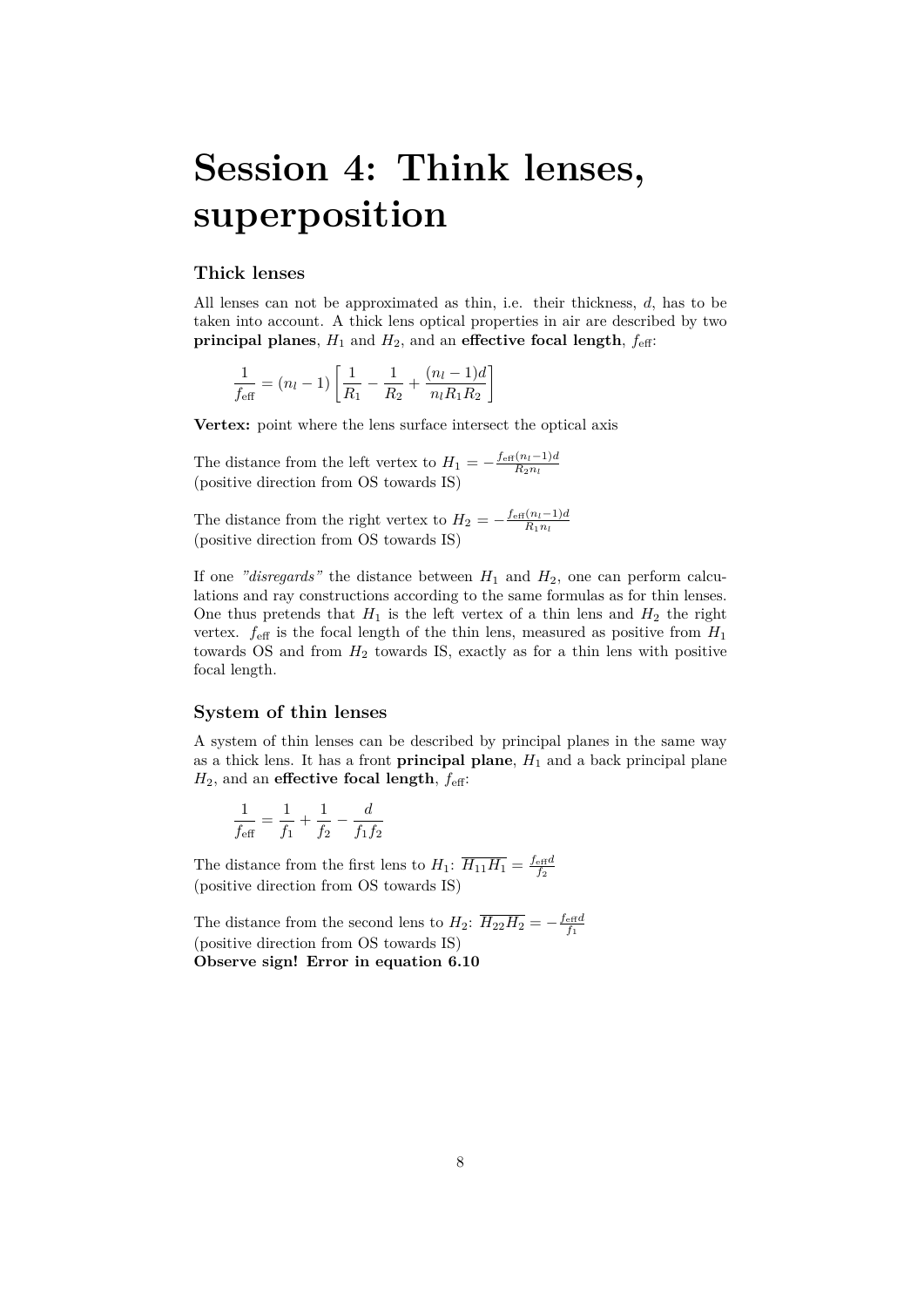#### **Superposition of waves**

### **Sum of two harmonic waves:**

 $\vec{E}_{\text{tot}} = \vec{E_1} + \vec{E_2} = E_{01}e^{i\varphi_1} + E_{02}e^{i\varphi_2}$  where  $\varphi = \vec{k} \cdot \vec{r} - \omega t + \epsilon$ 

The intensity of the total wave is then:

$$
I_{\text{tot}} = |\vec{E}_{\text{tot}}|^2 = \vec{E}_{\text{tot}} \vec{E}_{\text{tot}}^* = E_{01}^2 + E_{02}^2 + E_{01} E_{02} [e^{i(\varphi_1 - \varphi_2)} + e^{-i(\varphi_1 - \varphi_2)}]
$$
  
=  $\vec{E}_{\text{tot}} \vec{E}_{\text{tot}}^* = E_{01}^2 + E_{02}^2 + 2E_{01} E_{02} \cos(\varphi_1 - \varphi_2)$ 

If the two harmonic waves have the same frequency, i.e.  $\omega_1 = \omega_2 = \omega$  (and thus also  $k_1 = k_2 = k$ , the total wave is also harmonic and can be written as  $\vec{E}_{\text{tot}} = E_0 e^{i(\vec{k} \cdot \vec{r} - \omega t + \epsilon)}$ . The new phase factor  $\epsilon$  is given by:

$$
\tan \epsilon = \frac{E_{01} \sin \epsilon_1 + E_{02} \sin \epsilon_2}{E_{01} \cos \epsilon_1 + E_{02} \cos \epsilon_2}.
$$

The total amplitude is:

$$
E_0^2 = E_{01}^2 + E_{02}^2 + 2E_{01}E_{02}\cos\epsilon
$$

The last term in the expression of the amplitude is called the interference term and is the one giving rise to destructive and constructive interference.

#### **Sum of multiple harmonic waves**

When two harmonic waves with different amplitudes and phases are added, it results in a non harmonic wave, but the wave will still be periodic. This is exactly what **Fourier's theorem** states: *A periodic function can always be viewed as a superposition of multiple harmonic waves, i.e. it can always be divided into its frequency components.*

Addition of periodic waves in general can therefore be performed by adding the frequency components. The frequency components are found by **Fourier transformation** of the wave. The Fourier transform of  $E(t)$  is given by:

$$
\widehat{E}(\omega) = \int_{-\infty}^{\infty} E(t)e^{-i\omega t}dt
$$

Observe that **convolution** of two functions in time space is a simple multiplication in frequency space and vice versa:

$$
f(t) * g(t) = \int_{-\infty}^{\infty} f(t - \tau)g(\tau)d\tau = \hat{f}(\omega) \cdot \hat{g}(\omega)
$$

$$
f(t) \cdot g(t) = \hat{f}(\omega) * \hat{g}(\omega)
$$

### **Laser cavity**

Frequency difference between the longitudinal modes in a laser cavity:  $\Delta \nu = \frac{v}{2L}$ where  $v$  is the speed of light in the cavity and  $L$  is the cavity length.

#### **Heisenberg's uncertainty principle:**

$$
\Delta t \Delta E > = \frac{\hbar}{2}
$$

where  $\Delta t$  is the spread in time and  $\Delta E$  the spread in energy  $(E = h\nu)$ .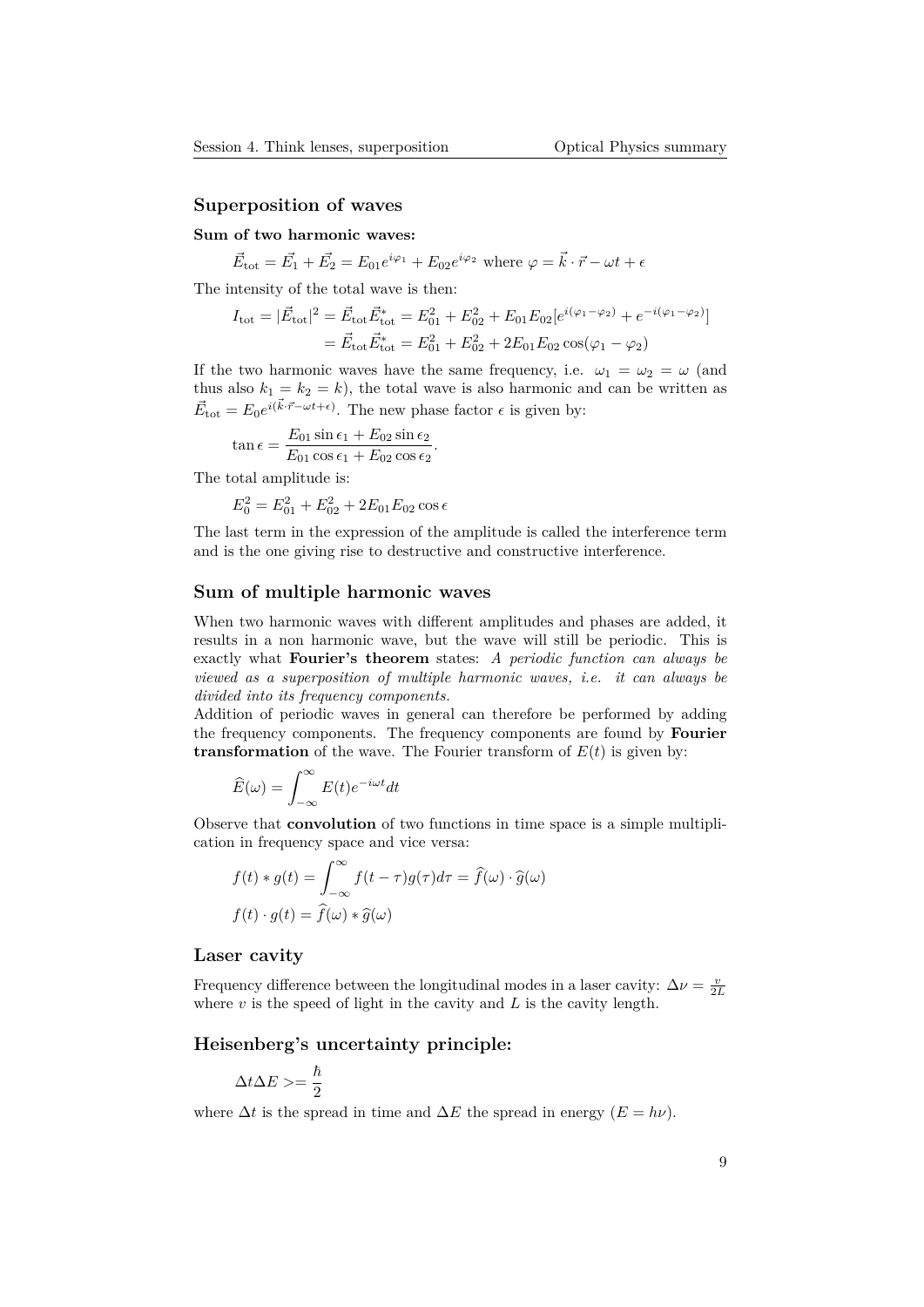# <span id="page-9-0"></span>**Session 5: Polarization, birefringence**

#### **Polarization**

One usually speaks of four different **states of polarization** for light, and they can all be divided into two polarization states orthogonal to each other:

- *P* Linearly polarized:  $\vec{E} = [E_{0x}, E_{0y}, 0] \cos(\omega t kz)$
- *R* Right circular polarized:  $\vec{E} = E_0[\cos(\omega t kz), \sin(\omega t kz), 0]$
- *L* Left circular polarized:  $\vec{E} = E_0[\cos(\omega t kz), -\sin(\omega t kz), 0]$
- *E* Elliptically polarized:  $\vec{E} = [E_{0x} \cos(\omega t kz), E_{0y} \cos(\omega t kz + \epsilon), 0]$

When light is reflected by a surface at the **Brewster angle**, only light polarized with its  $\vec{E}$ -field normal to the plane of incidence will be reflected. The reflected wave is thus linearly polarized, even though the incident wave is unpolarized (this can be understood from Fresnel's equations). Brewster's angle  $\theta$ <sup>*p*</sup> fulfills the following condition:

$$
\theta_r + \theta_t = 90^\circ \implies \tan \theta_p = \frac{n_t}{n_i}
$$

#### **Dichroism**

Dichroism means that the absorption is different for the two orthogonal states of polarization.

#### **Birefringence**

Birefringence takes place in materials that have two different refractive indices for two states of polarization. The reason behind this is an unsymmetrical binding force between the electrons and the atom cores (the material is anisotropic). In a birefringent material the **optical axis** is defined as the direction with the extraordinary refractive index,  $n_e$ . All other directions have the ordinary refractive index,  $n<sub>o</sub>$ . This means that light incident on the material with the  $\vec{E}$ -field orthogonal to the optical axis will feel  $n_o$ , whereas light with the  $\vec{E}$ -field parallel to the axis will feel  $n_e$ . A birefringent material with two different refractive indices has one optical axis and is therefore called **uniaxial**. There are also biaxial birefringent materials with three different refractive indices and therefore two optical axes.

Birefringence can be induced in some common materials by mechanical stress (photoelasticity), magnetic fields (e.g. Faraday effect) or electrical fields (e.g. Kerr effect).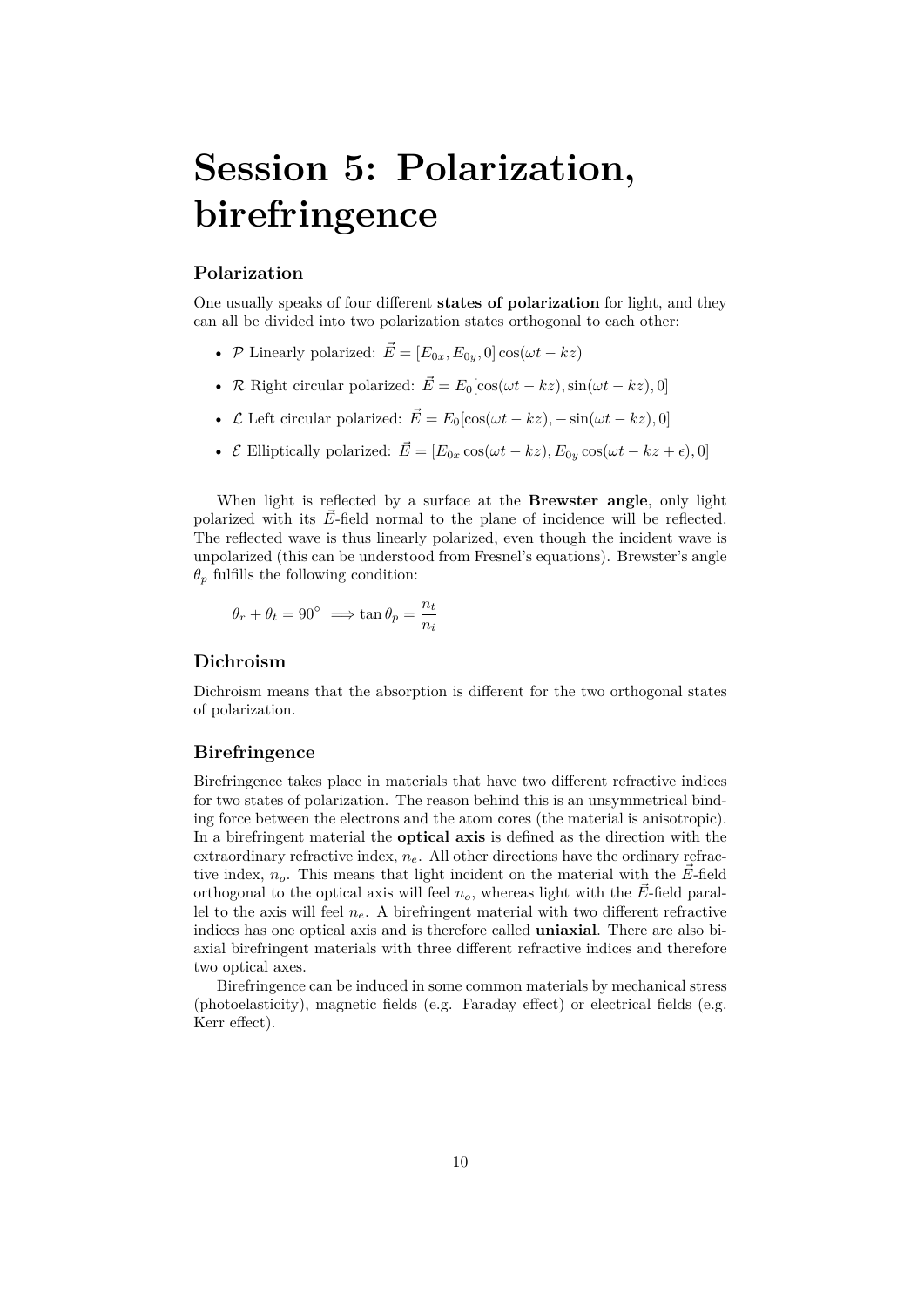# **Retarders**

Retarders are made of birefringent materials and they can change the state of polarization of a beam by giving one of the *P*-components a phase difference  $\Delta\varphi$ . This happens when light is incident orthogonal to the optical axis of the material. The  $\vec{E}$ -component parallel with the optical axis experiences a refractive index  $n_e$  and the component orthogonal to the axis experiences  $n_o$ . This induces a phase difference between the polarization states. The phase difference induced between the parallel and orthogonal polarization state, if the material has a thickness *d*, is:

$$
\Delta \varphi = \frac{2\pi}{\lambda_0} d(n_e - n_o)
$$

Full-wave plate:  $\Delta \varphi = 2\pi$ Half-wave plate:  $\Delta \varphi = \pi$ Quarter-wave plate:  $\Delta \varphi = \frac{\pi}{2}$ 

A retarder can have a phase difference that is the desired plus a multiple of  $2\pi$ , a so called multiple-order retarder.

#### **Optical activity**

A material is **optically active** if it refracts the *R*-component and the *L*component differently when light passes through the material. Thus the material has different  $n_R$  and  $n_L$ , and is circularly birefringent. This effect is seen if the molecules are stereoisomeric, i.e. has a righthanded and lefthanded variant, which is the mirror image of the other.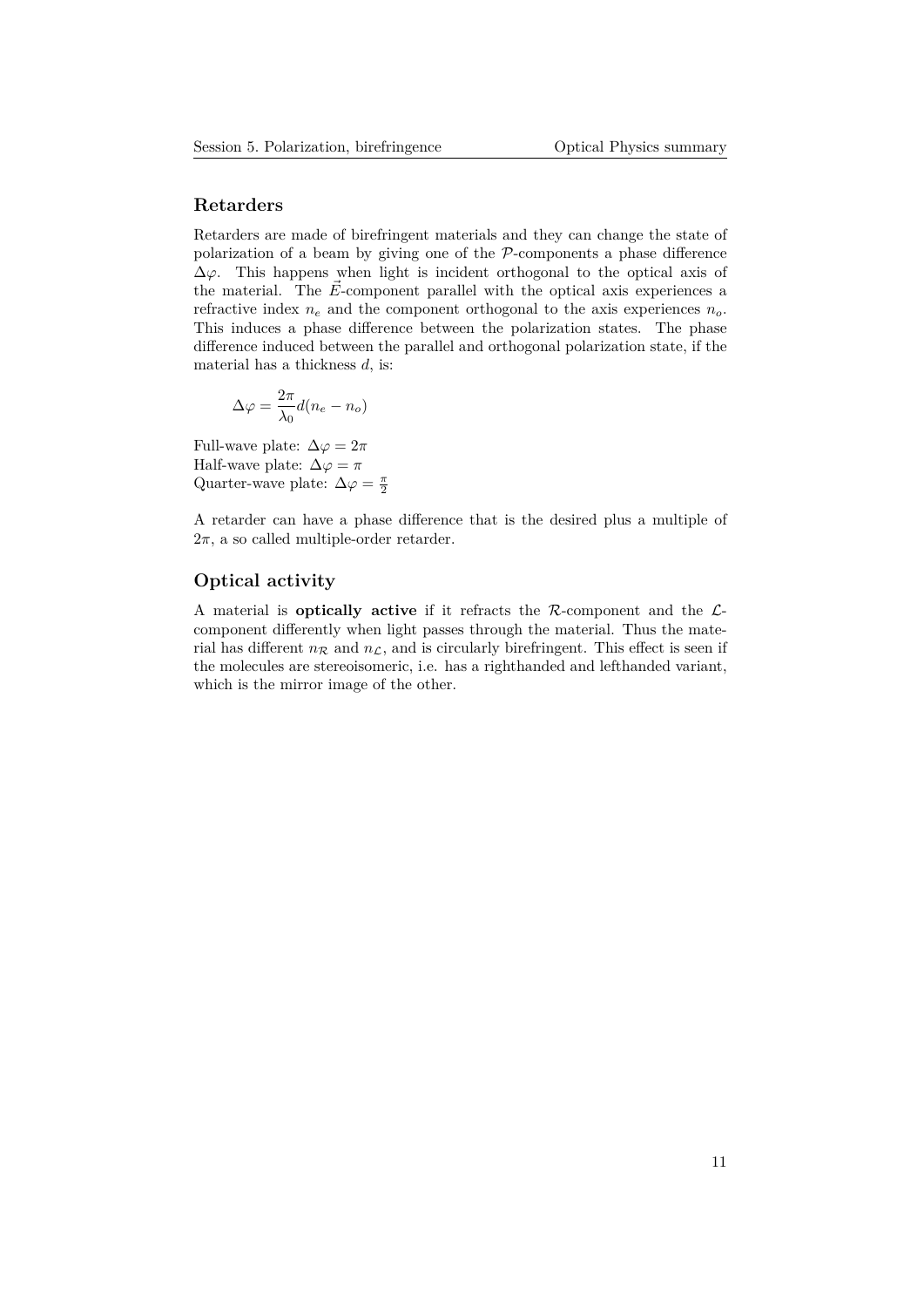# **Session 6: Interference**

### **Interference**

Interference happens when waves with the same frequency add up. As for the case of superposition one gets:

$$
\vec{E}_{\text{tot}} = \vec{E}_1 + \vec{E}_2 = \vec{E}_{01} \cos(\varphi_1) + \vec{E}_{02} \cos(\varphi_2) \text{ where } \varphi = \vec{k} \cdot \vec{r} - \omega t + \epsilon
$$

The intensity in the total wave is thus:

$$
I_{\text{tot}} = |\vec{E}_{\text{tot}}|^2 = \frac{|\vec{E}_{01}|^2}{2} + \frac{|\vec{E}_{02}|^2}{2} + \vec{E}_{01}\vec{E}_{02}\cos(\vec{k}_1 \cdot \vec{r} - \vec{k}_2 \cdot \vec{r} + \epsilon_1 - \epsilon_2)
$$

The phase difference between the waves is  $\delta = \vec{k}_1 \cdot \vec{r} - \vec{k}_2 \cdot \vec{r} + \epsilon_1 - \epsilon_2$ . Observe that the interference term contains  $\vec{E}_{01}\vec{E}_{02}$ , which means that one has to take the state of polarization into account (if they are orthogonal to each other, the interference term is zero). In case of parallel states of polarization the expression reduce to:

$$
I_{\text{tot}} = \frac{|\vec{E}_{01}|^2}{2} + \frac{|\vec{E}_{02}|^2}{2} + E_{01}E_{02}\cos(\delta)
$$

If  $\delta = 2\pi m$ ,  $m = 0, 1, 2, ...$  **constructive interference** occurs. If  $\delta = \pi(m+1)$ ,  $m = 0, 1, 2, ...$  destructive interference occurs.

When two waves interfere, they give rise to a fringe pattern called **interference fringes**.

One distinguishes different techniques to create interference:

- Wavefront splitting interferometers, e.g. Young's experiment: Two thin slits in a opaque screen, separated by a distance *a*, split the light from a point source in two coherent sources. The phase difference between one ray from each slit to a screen is  $\delta = a \sin \theta$ , where  $\theta$  is the angle from the optical axis.
- Amplitude splitting thin film interferometers: A dielectric plate with thickness *d* and refractive index *n*. A part of the light is reflected at the first surface and the other part transmitted into the plate where it is reflected by the other surface, producing interference between the first and second reflection. The phase difference is  $\delta = \frac{2\pi}{\lambda_0} 2nd \cos \theta_t \pm \pi$ , where the extra term  $\pi$  is due to the phase shift when light is reflected by a denser medium.
- Amplitude splitting mirroring interferometers, e.g. Michelson: A beam splitter divides the light into two parts which are directed by one mirror each towards another beam splitter where they meet and produce an interference pattern on a screen behind the beam splitter. The path for one of the mirror arms, from beam splitter to mirror, is *d* longer than for the other. The phase difference between the two waves is  $\delta = 2d \cos \theta$  where  $\theta$  is the angle to the optical axis.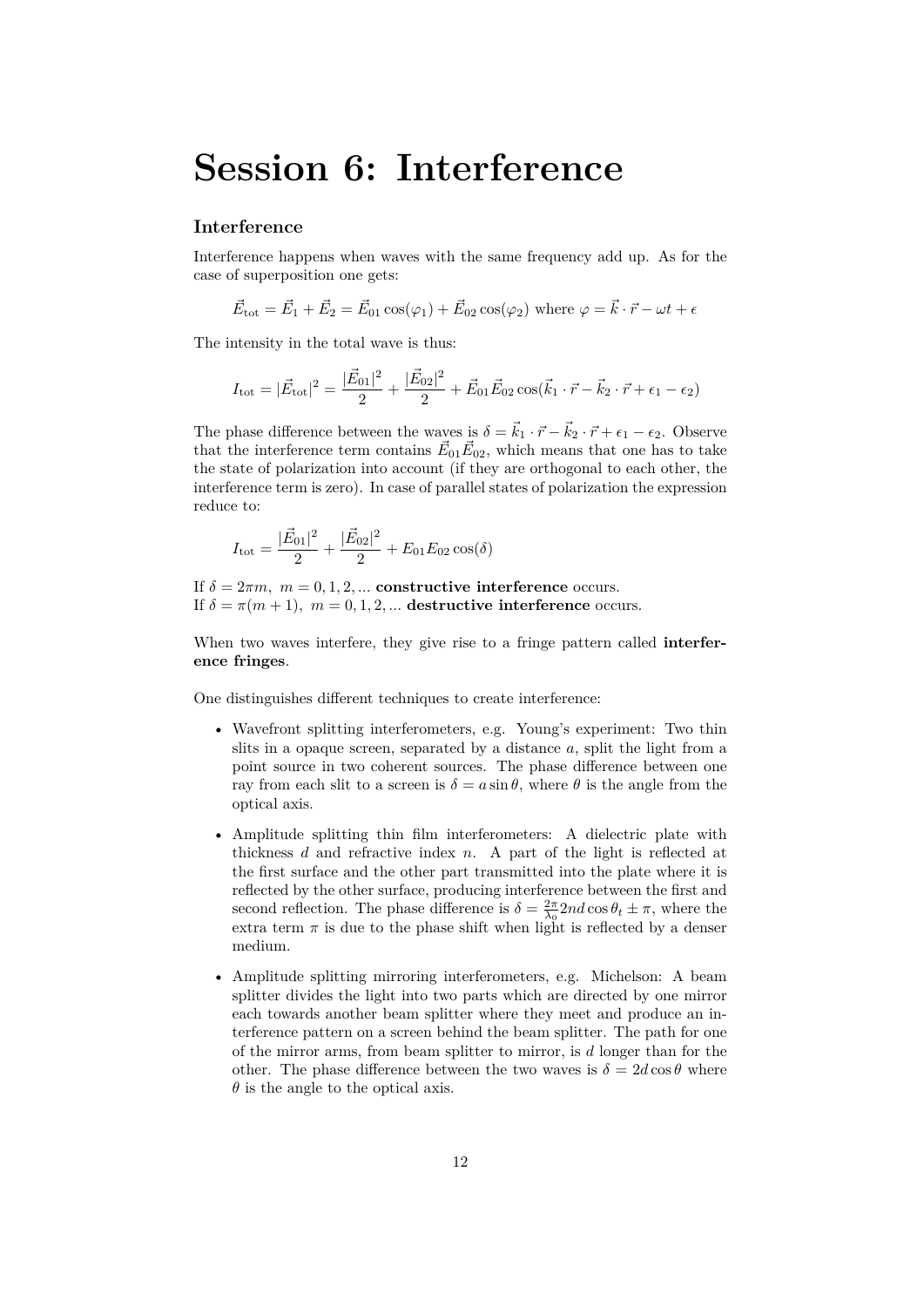• Multiple ray interferometers, e.g. Fabry-Perot: Light is incident between two mirrors separated by *d* and is reflected back and forth while a fraction is being transmitted through the mirrors. The transmitted waves are caught by a lens and interfere with each other. The phase difference is  $\delta \approx \frac{2\pi}{\lambda_0}$  *nd* cos  $\theta_t + 2\phi$  where *n* is the refractive index of the medium between the mirrors and  $\theta_t$  is the angle of the transmitted rays with the optical axis. The transmission is given by:

$$
\frac{I_t}{I_i} = \frac{1}{1 + F \sin^2(\delta/2)},
$$
  $F = \frac{4R}{(1 - R)^2}$ 

When a Fabry-Perot interferometer is used for spectroscopic purposes the **chromatic resolving power**, *R*, and the **free spectral range**,  $(\Delta \lambda_0)_{\text{fsr}}$ , are important quantities.

$$
R = \frac{\lambda_0}{(\Delta \lambda_0)_{\min}} \approx F \frac{2n_{\rm f}d}{\lambda_0}, \qquad (\Delta \lambda_0)_{\rm fsr} \approx \lambda_0^2 / 2n_{\rm f}d
$$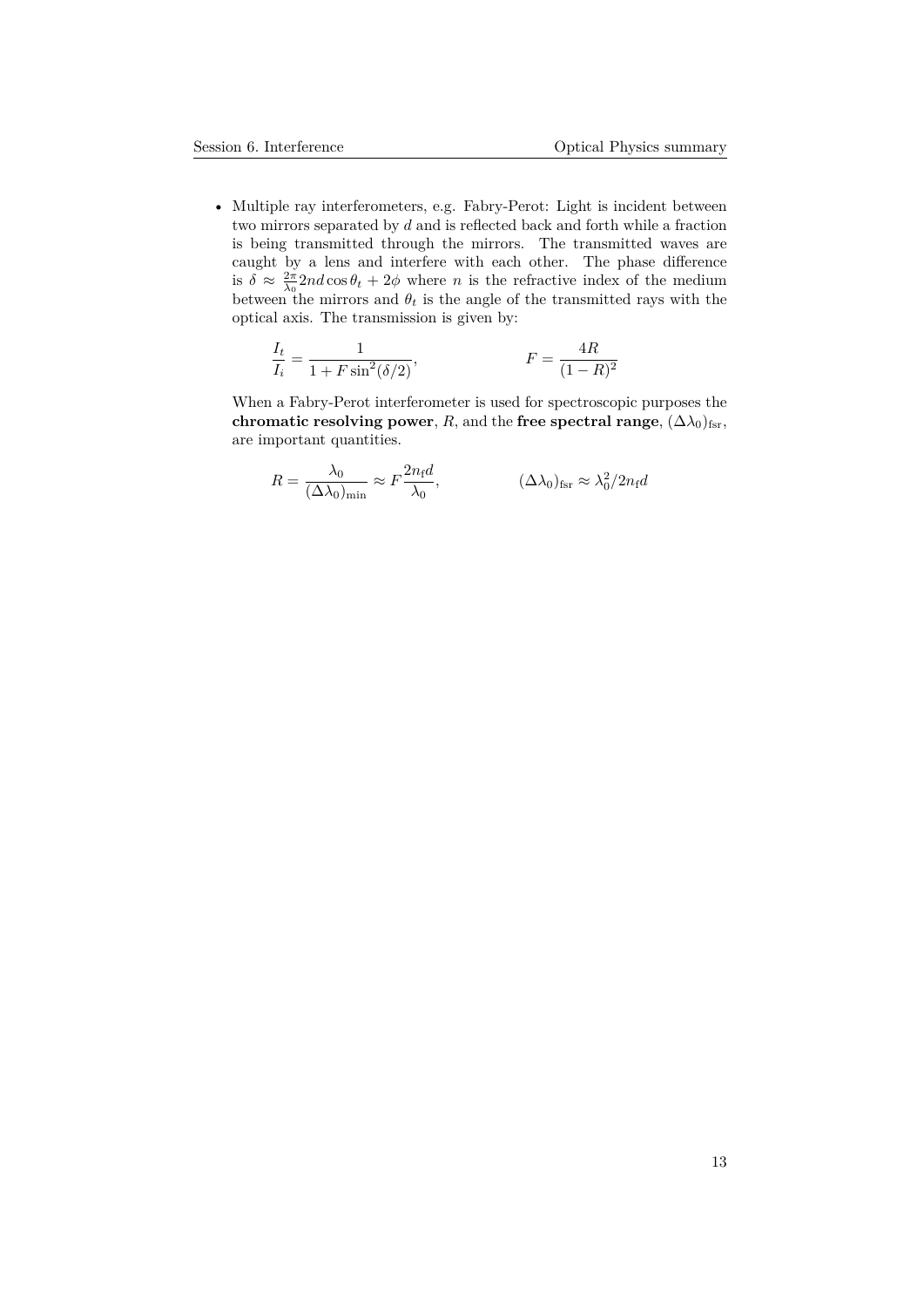# **Session 7: Diffraction**

# **Diffraction**

When light passes an aperture it's diffracted (spread out) due to its wave properties. Diffraction makes the image of the aperture a bit blurred. The mathematical calculation describing how the aperture influences light can be approximated for different distances behind the aperture.

#### **Fraunhofer approximation**

The Fraunhofer approximation is adapted to large distances, i.e. when parallel light is incident on the aperture and then propagates to a screen infinitely far away from the aperture. Observe that a lens images infinity to the focal plane, which can be very useful. The Fraunhofer pattern registered is identical to the Fourier transform of the shape of the aperture. These arrangements are therefore called **Fourier optical arrangements**. The Fraunhofer pattern for some common apertures are given in the book, where the Fraunhofer pattern for a circular aperture with diameter *d* is an Airy disc with radius  $q_1 = 1, 22 \frac{R\lambda}{d} =$ 1,  $22 \frac{f\lambda}{d}$  where *R* is the distance between aperture and screen and *f* is the focal length of an optional lens.

### **The Fresnel approximation**

The Fresnel approximation is valid for distances close to the aperture or when the incident light is not parallel. The mathematical expressions for this case becomes more complicated than for the case with Fraunhofer diffraction.

# **Diffraction patterns**

A few important things that makes it easier to determine what the pattern from a particular aperture will look like:

- A complicated aperture can be divided into a few apertures, each with a simple shape. The sum of the diffraction patterns from each aperture gives the total diffraction pattern. Observe that small details in the aperture give a large diffraction pattern.
- **Babinet's principle** states that the diffraction pattern is independent of whether the aperture is inverted or not, i.e. the pattern from an opaque screen with a hole is the same as that of a transparent screen with an opaque circle.
- The Fourier transform is translation invariant and the Fraunhofer pattern is therefore insensitive to translation of the aperture.

# **Coherence**

The coherence of a light source is a measure of how long (time coherence/longitudinell coherence) and toward which directions (spatial coherence/transverse coherence) the source emits with the same phase. This is especially important when interference is desired. The two interfering waves must be coherent with